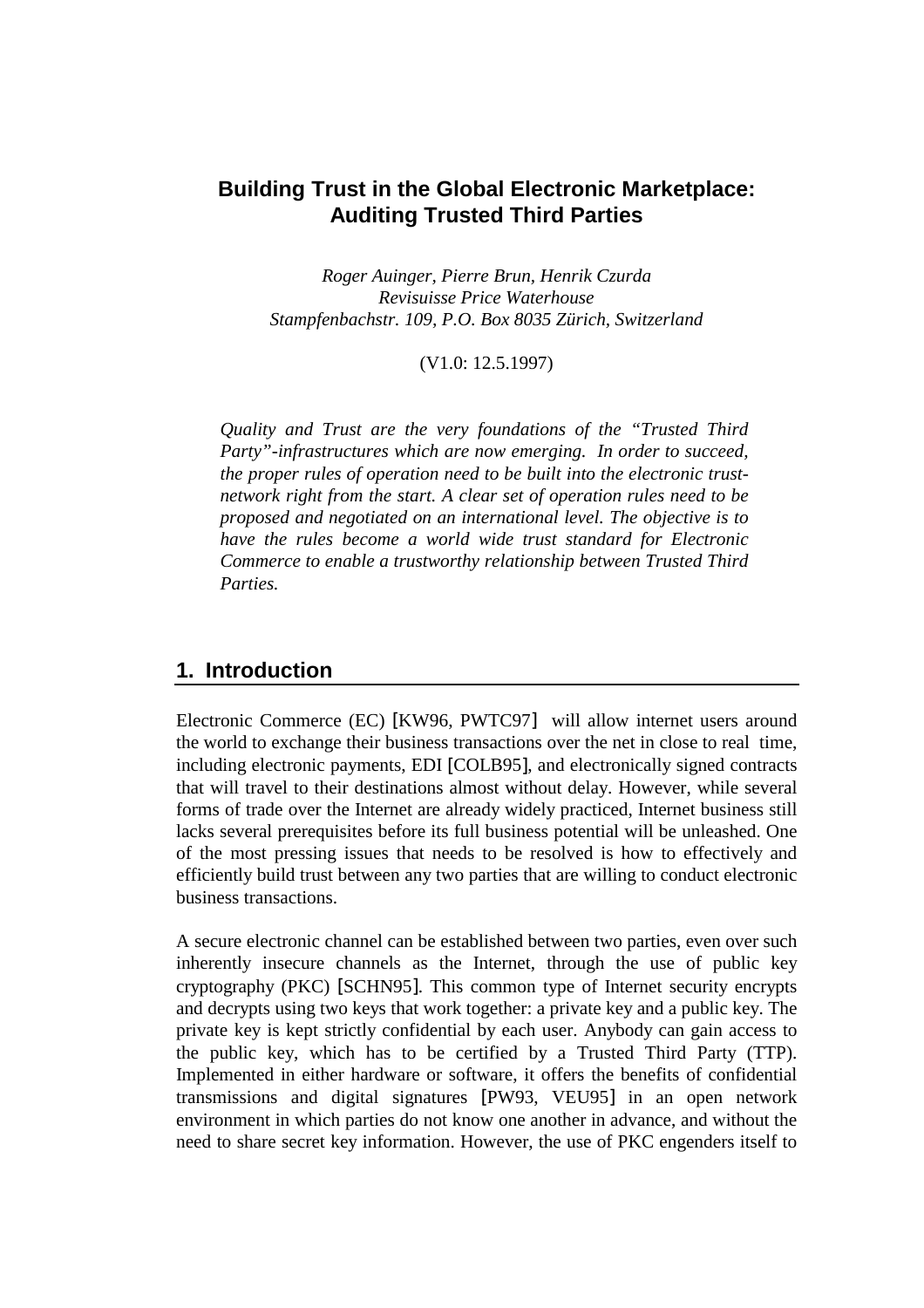a whole new range of problems. The most obvious of them are key management and key certification. TTPs are being proposed to solve such problems<sup>1</sup>.

"A TTP can be described as an entity trusted by other entities with respect to security related services and activities. A TTP would be used to offer value added services to users wishing to enhance the trust and business confidence in the services they receive, and to facilitate secure communications between business trading partners. TTPs need to offer value with regard to integrity or confidentiality and assurance of the services and information involved in the communications between business applications. The use of a TTP is dependent on the fundamental requirement that it is trusted by the entities it serves to perform certain functions" [DTI97].

TTPs will be operating within the legal and regulatory framework of existing governments and states. In order to facilitate global electronic trust, locally licensed TTPs will establish trust arrangements on an international level with other TTPs. This will allow a user to communicate securely with every user of another TTP which his TTP has an agreement.

# **2. The risk of losing trust due to improper operation**

The international and networked character of the emerging TTP-infrastructure will require every local TTP to adhere to the same quality standards of operation. Compliance with local legislation, proper licensing, highest levels of availability, integrity and confidentiality are among the key requirements that the market will inevitably demand of trusted entities. Conversely, faulty or improper operation of even a single TTP in the trust-network will likely have a negative impact on the electronic trust infrastructure as a whole.

# **2.1 The role of a traditional audit company to build up trust for Trusted Third Parties**

The Internet places certain trust demands on institutions operating on a global level. International TTPs can fulfill this requirement. National legal frameworks have only to declare digital signatures, digital time stamps [SCHN95], etc. as legally binding. Many countries have already identified the challenge and reacted with parliamentary propositions. Consequently, TTPs will be required to have a known reputation.

 $\overline{a}$ 

 $<sup>1</sup>$  As of today, some isolated instances of TTPs are already operational. VeriSign is a well known</sup> example. VeriSign issues Digital IDs to individuals for use with WWW client software, secure email packages, and other end-user software.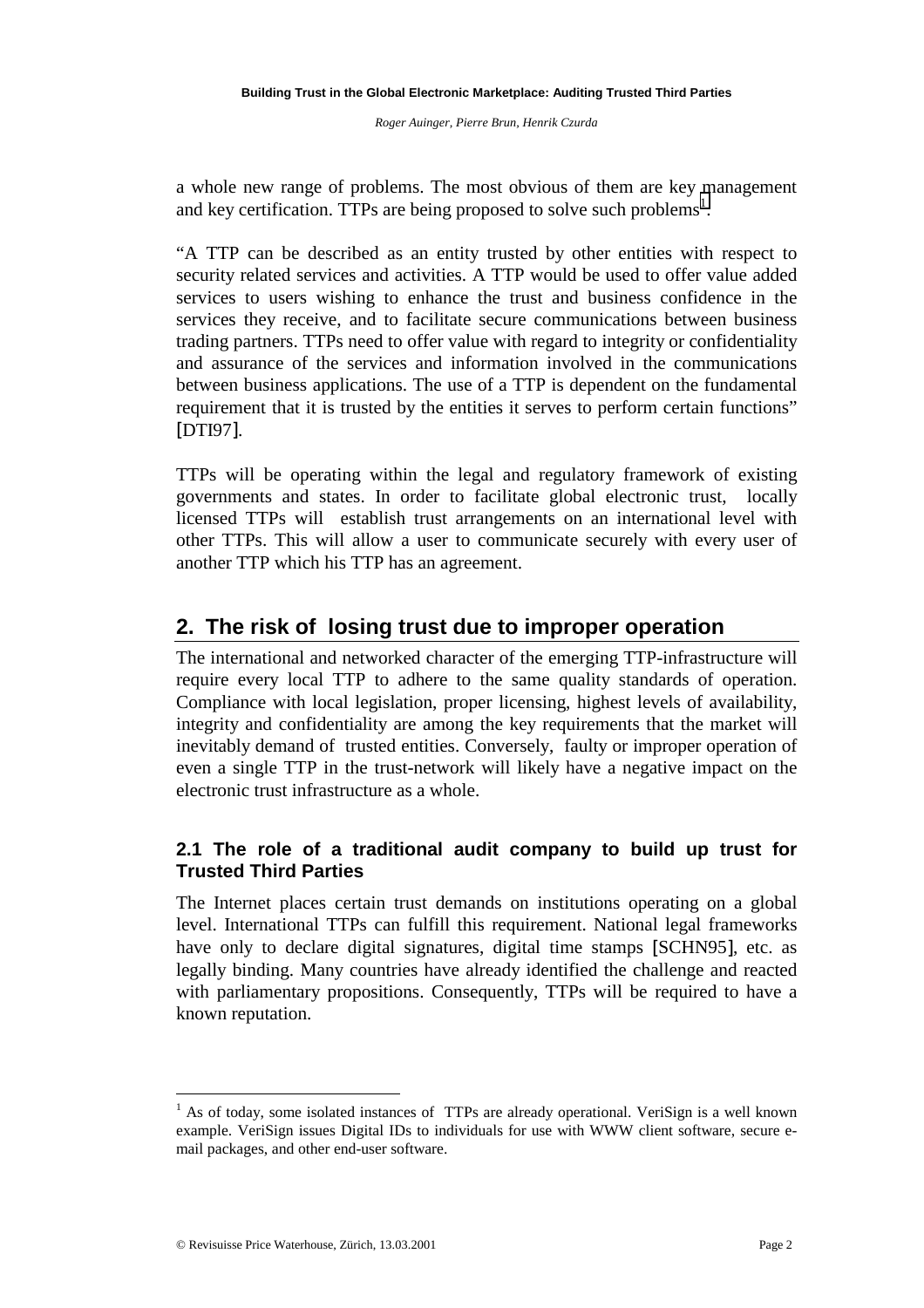One of the best ways to build up reputation for a company, is to let certify the proper running of the business by a third party. However, this organisation should not have own business interests and therefore it must be an independent institution.

Such independent corporations are the auditing firms. While TTPs are a new need to establish global electronic trust, auditing -in our case external auditing- is the traditional independent appraisal function to an organisation.

The internet users could require an auditing of a TTP exactly as the shareholders of most enterprises require an annual audit of the financial statements to be conducted by an independent certified public accountant [WELP96].

To make the auditing of TTPs a reality, an auditing firm such as Price Waterhouse (PW) should take the lead rather than by a government agency. One of the advantages would be that PW is a global firm with an established presence in every major market and the ability to deploy a consistent approach worldwide. PW could also set up this structure very quickly as our infrastructure is already in place. An equally important reason why this kind of auditing should not be performed by government, is that government would not be willing to accept liability for a TTP.

## **2.2 Assurance of proper operation**

A number of audit and security frameworks exist for controlling the proper operation of complex infrastructures<sup>2</sup>. In general, all TTPs would need to implement an internal control system, which would have to be audited in regular intervals by external, independent auditors.

As of today, no such control system is in place. However, whatever its future shape, it will have to address the following minimal criteria (as defined by CobiT):

|                      | <b>Confidentiality</b> The protection of sensitive information from unauthorized |
|----------------------|----------------------------------------------------------------------------------|
|                      | disclosure.                                                                      |
| <b>Integrity</b>     | The accuracy and completeness of information, as well as its                     |
|                      | validity in accordance with business values and expectations.                    |
| <b>Availability</b>  | Information being available when required by the business now                    |
|                      | and in the future. The safeguarding of necessary resources and                   |
|                      | associated capabilities.                                                         |
| <b>Effectiveness</b> | Information being relevant and pertinent to the business process                 |
|                      | as well as being delivered in a timely, correct, consistent and                  |
|                      | usable manner.                                                                   |

<sup>&</sup>lt;sup>2</sup> e.g. CobiT (Control Objectives for Information and related technology) [ISAC96]; Code of Practice for Information Security Management (BS 7799) [BRIT95].; and publications of the European Security Forum, to name just a few.

 $\overline{a}$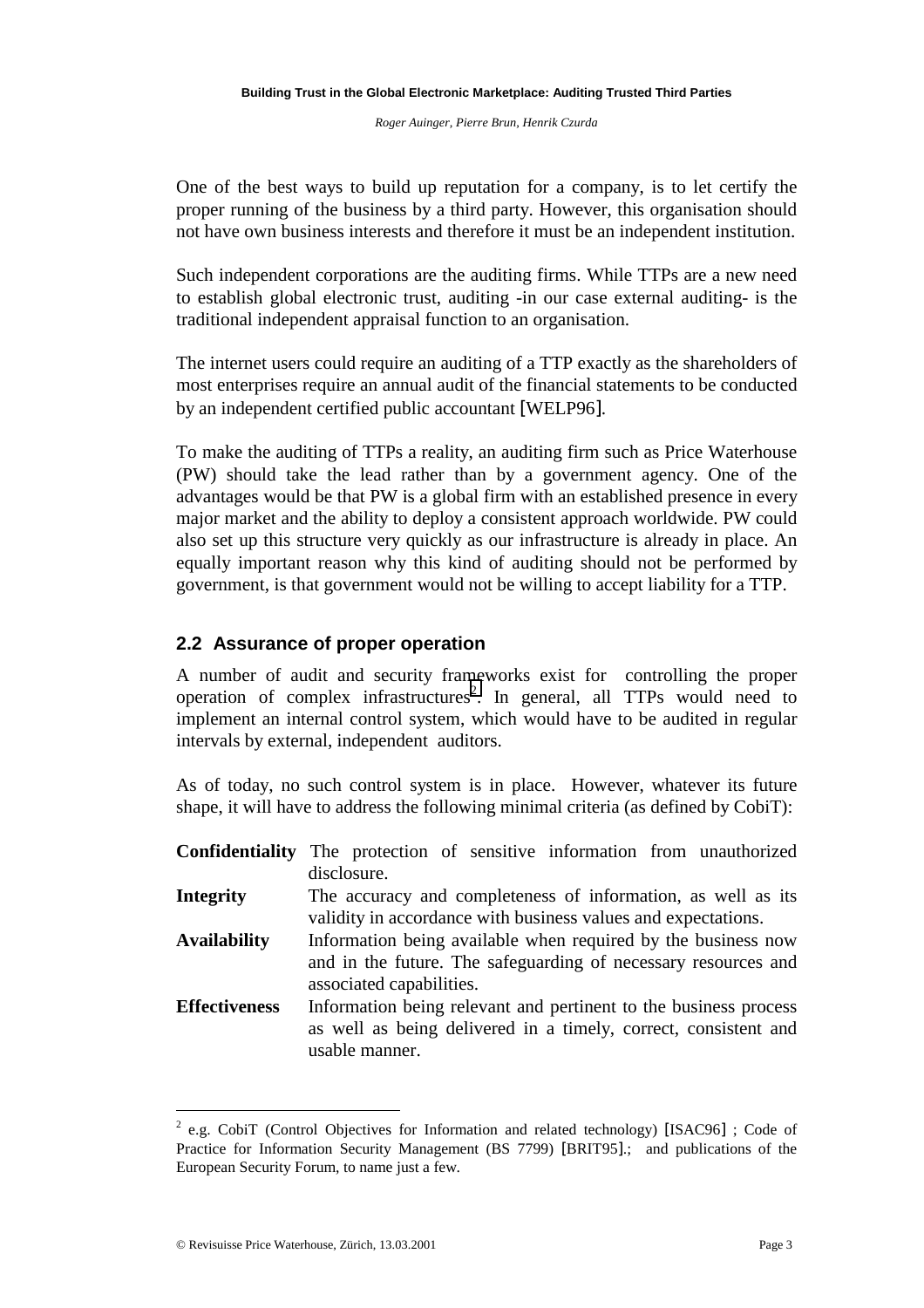| <b>Efficiency</b>  | The provision of information through the optimal use of                  |
|--------------------|--------------------------------------------------------------------------|
|                    | resources.                                                               |
| <b>Compliance</b>  | Compliance with laws, regulations and contractual arrangements           |
|                    | to which the business process is subject, <i>i.e.</i> externally imposed |
|                    | business criteria.                                                       |
| <b>Reliability</b> | The provision of appropriate information to operate the entity           |
|                    | and for management to exercise its financial and compliance              |
|                    | reporting responsibilities.                                              |

# **3. Audit Requirements based on a practical example**

The strongest type of Internet security encrypts and decrypts using two keys that work together: a private key, known only to its owner, and a public key. The private key is kept strictly confidential by each user. Anybody can gain access to the public key, which has to be certified by a TTP. Security require a TTP which would act as a clearinghouse which guarantees the authentity and confidentiality of digital information flowing between communication partners.

## **3.1 Technical description of the certification process (example)**

Let's look at a typical process around certification: The TTP presents its services on a Web-interface. The communication between the TTP and the user who requests some services from the TTP, will be through Common Gateway Interface (CGI) scripts. CGI allows users on the WWW to access programs of all types on remote systems as if they were actually using the remote computer themselves. In this case the CGI is needed for transmitting the userdata to the TTP. The userdata will be stored in a database. The following process shows which security- and encryption-mechanisms are used throughout the system. A user possesses his own certificate getting with his browser to the Web-site of the TTP. For this the user has to verify that the Web-server is certified by a credible TTP. That could be a root TTP or the TTP about which will be mentioned. After this verification the user will get a secure connection to the Web-server. Afterwards the public key of the TTP should be downloaded. Now, the user is ready to request his own certified public key and to accept some regulations. A private and a public key are generated. The public key is sent through a CGI to the TTP (nr. **1** in the following picture). The TTP is then going to authenticate and verify the user. If the verification was successful, the TTP will sign the public key of the user. After this the user will receive a Personal Identification Number PIN (nr. **2** in the following picture). How this PIN is got will be mentioned later. With the PIN (nr. **3** in the following picture) the user is now able to download his signed public key (nr. **4** in the following picture). Through the Web-interface the user could have a view of any piece of information which the TTP presents on the net.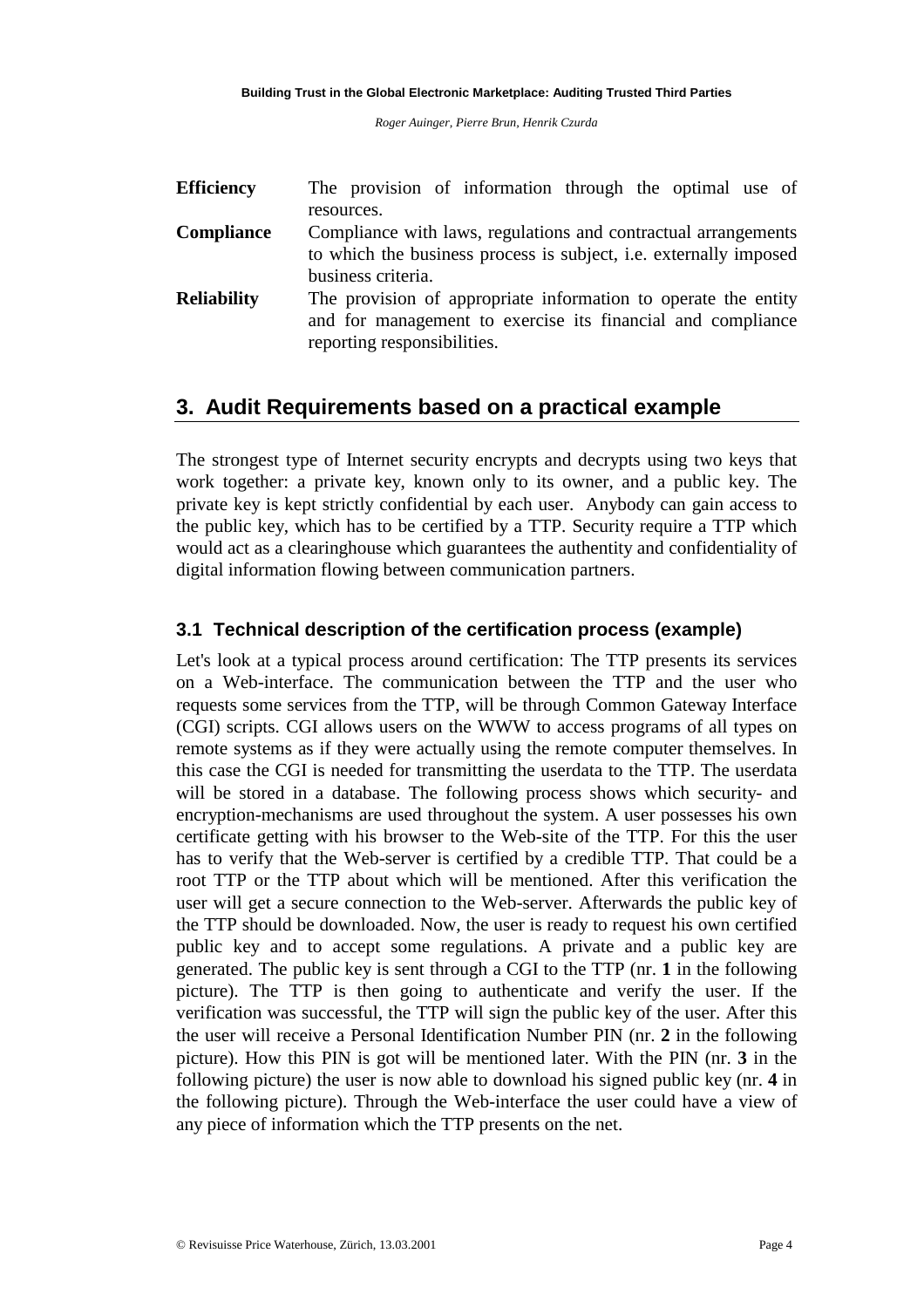#### **Building Trust in the Global Electronic Marketplace: Auditing Trusted Third Parties**

*Roger Auinger, Pierre Brun, Henrik Czurda* 



## **3.2 Structured Proceedings**

From the perspective of auditing TTPs, we believe the following actions require protects on:



Listed at the right border are the CobiT-criterias for an audit.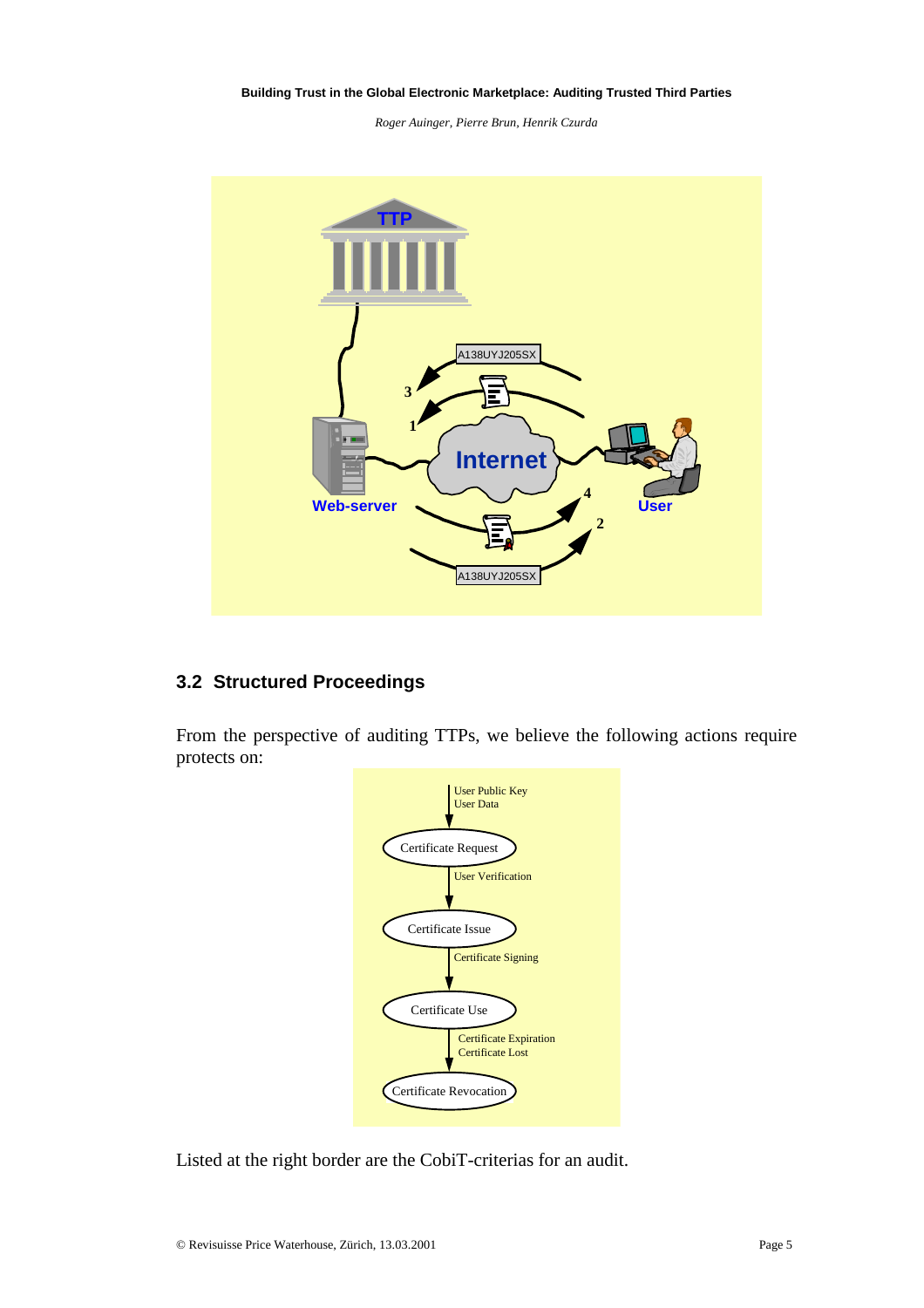# **3.3 Certificate-issue**

It has to be tested whether a TTP can issue a certificate. This certificate should be a well known and commonly used by most of the clients. The type of this certificate must be used by other TTPs and should, if it is possible be defined in a standard by an international organization. *compliance*

### *3.3.1 Certificate-issue for a Client*

The certificate which has to be requested by a client must be installed automatically into the clients browser. For the certificate request, special regulations must be implemented. Special cases could occur, if a client requests a certificate and during this process the connection breaks. The client must have the possibility to request a certificate once again. After a successful certificate issue, the TTP has to update the list on which every client with his particulars is listed. *effectiveness*

### *3.3.2 Certificate-issue for a Server*

The administrator of a server should be able to send his Certificate Signing Request (CSR) [KW96] by email to the TTP. If this mechanism is not implemented he has to copy the servers CSR and paste it in a corresponding field in the Web-interface. Both of these actions must start an automated signing of the certificate. *availability*

## **3.4 Revocation**

The TTP has to protect itself with special regulations against embarrassing situations. There are two different methods to implement an efficient revocation. One possibility is the user will receive a revocation key during the certificate process. This key he should keep on a disk in a secure place. The other possibility is the user could perform a revocation with his PIN. *effectiveness*

### *3.4.1 Revocation List*

Each user who has revoked his certificate and consequently his key pair has to be put on a list. According to this Certificate Revocation List (CRL) [NETS97] every other user could check whether the certificate of the future communication partner is still valid. This CRL has to be attainable through the revocation URL by every user. A special point is that the CRL always has to be up to date. To prevent any kind of embarrassment the system time of the TTP has to be the reference time for any process. To support this point a time stamp mechanism would be necessary. This means, if a user is looking up the CRL he will get a time stamp. With this stamp, the user could prove that on the time a transaction is performed, the certificate of the communication partner was valid. *availability effectiveness*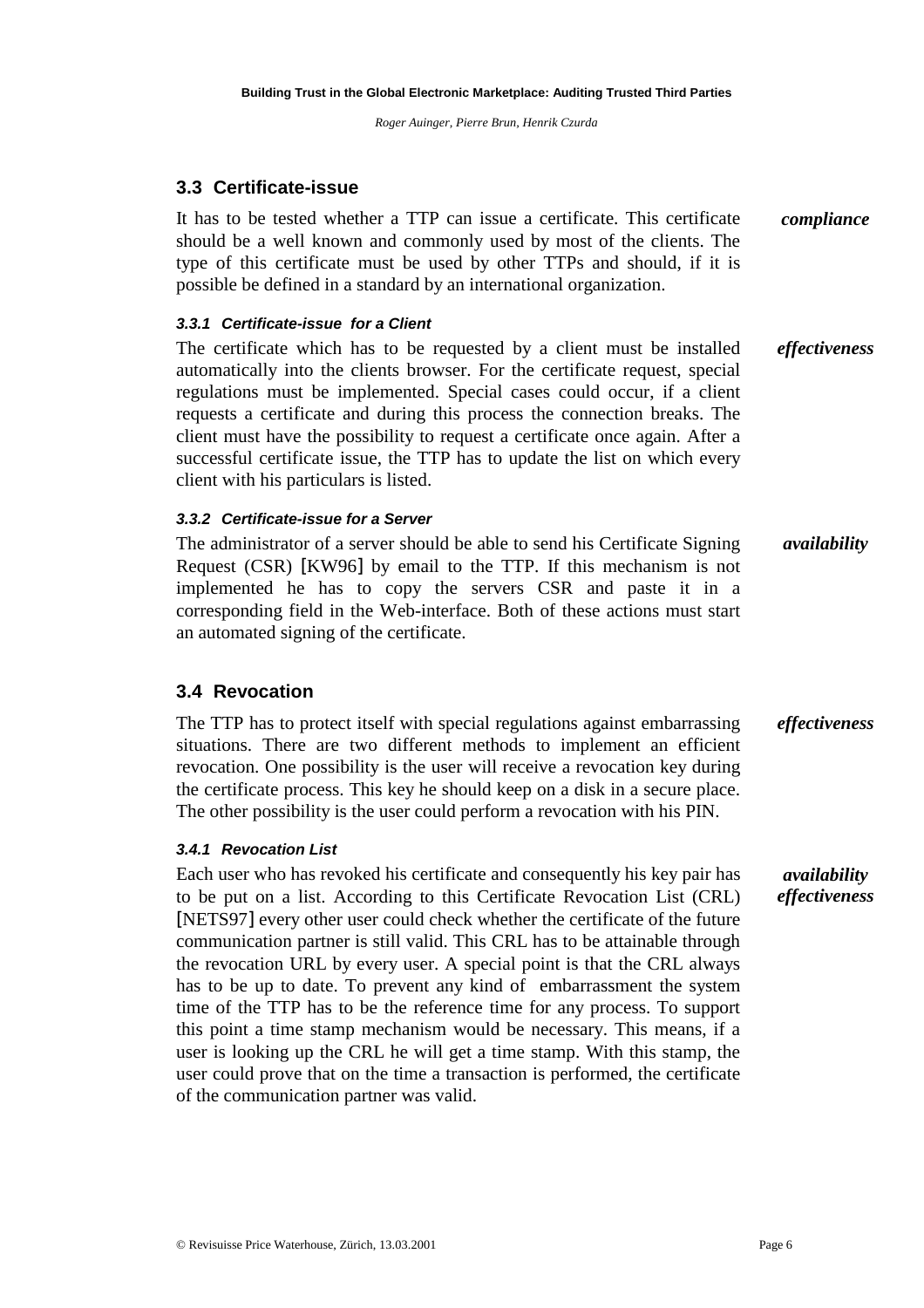# **3.5 User Verification**

User verification requires different security levels. According to the level on which the user was certified, the level should be listed in the certificate. There has to be a distinction as for example the following. *compliance*

### *3.5.1 User Verification through the same channel*

If the PIN goes to the user through the same channel over which the user initiated his request, the verification take place on the lowest level. An example for this kind of verification is email. To catch a PIN which goes to the user by a fax message or by a phone call the need for better equipment is obvious. For better verification, a check should be made, whether the name of the user and the given phone number are matched. In this case, it is important that such a check is performed through a secure medium and not through a telnet-connection over the Internet to a special host. The weakpoint of all these methods is the phone line from the home of the user to the phone company (nr. **1** in the following picture). *confidentiality integrity*

### *3.5.2 User Verification through an other channel*

If the PIN is sent by a pager message or by phone call from a mobile phone, it would be troublesome to catch the PIN. Because the attacker has to survey two channels (nr. **1** and **2** in the following picture).

*confidentiality integrity*

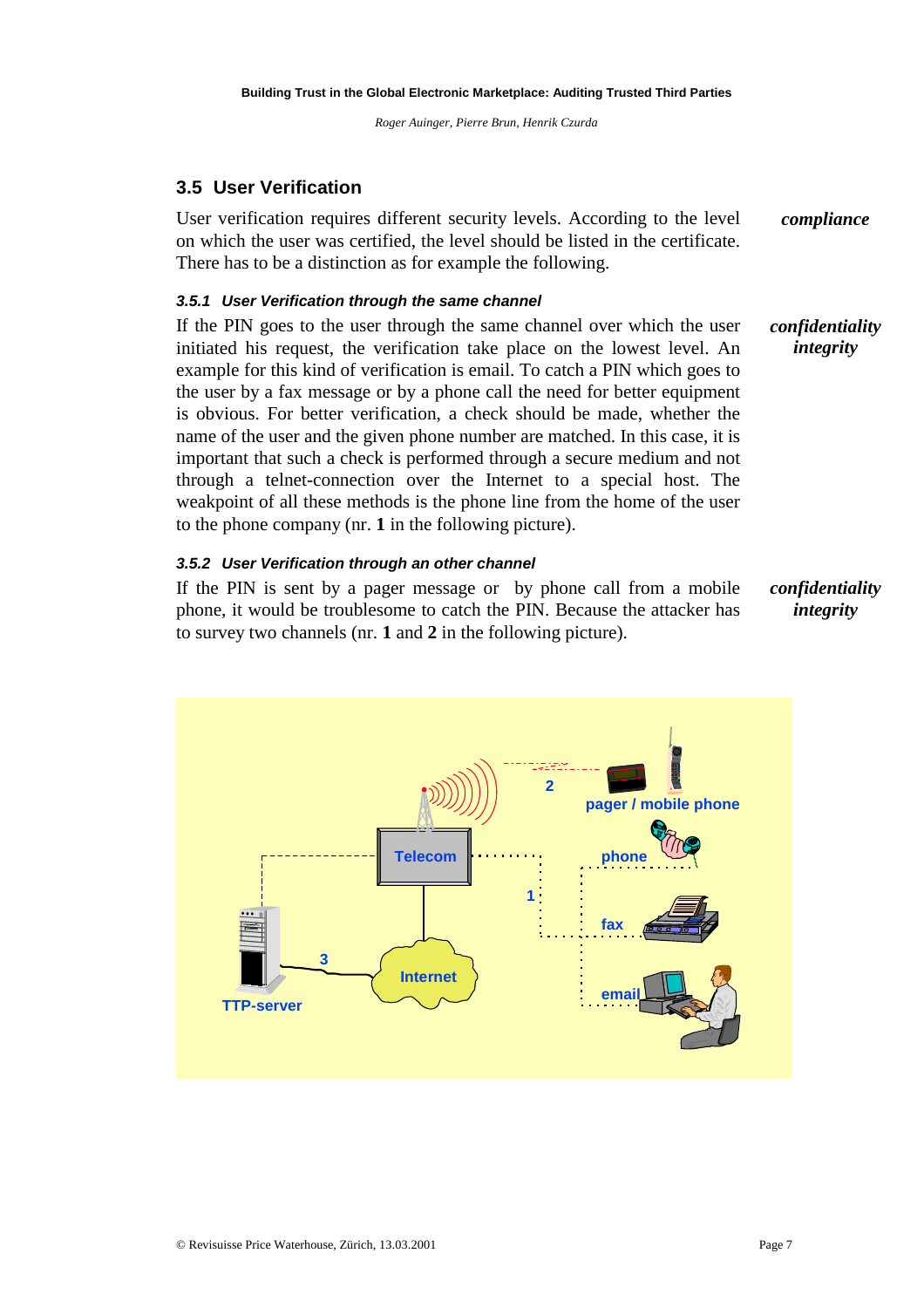## **3.6 Segregation of systems**

#### *3.6.1 General*

There has to be a clear separation between the Database and the Webinterface necessitating a secure connection between these two parties (nr. **3** in the picture above).

### *3.6.2 Database*

The Database has to stand alone, so that it is not possible to get any kind of external access to the Database-server. *confidentiality*

### *3.6.3 Web-interface*

The Web-interface has to be clear and self explanatory for clients. Before a client will get his certificate into his browser, he has to accept some regulations. These regulations protect the TTP. *efficiency availability*

# **4. Conclusion**

Our understanding is that the legal foundation for these TTPs or CAs are largely unspecified provoking the following questions:

- Which critical processes have to be audited?
- Is it possible or necessary to establish a real time auditing?
- Can auditors act as global trust builders?
- Could be established world wide accepted regulations?
- Is it possible to verify a certificate within a reasonable time?
- Is the processing power enough to do all the necessary calculations?

Therefore, questions such as "How can a user tell if a digital certificate is valid"? and "how can the user be sure that the certificate issuer is reliable"? or "what happens when one part of a chain of certificates is compromised or fraudulent" remain open.

# **References**

- [BRIT95] British Standards Institution (1995): Code of Practice for Information Security Management; BS 7799: 1995. British Standards Institution; BSI, 389 Chiswick High Road, London, W4 4AL, England.
- [COLB95] Colberg, Th. P. (1995): *The Price Waterhouse EDI handbook*. New York: John Wiley & Sons Inc.